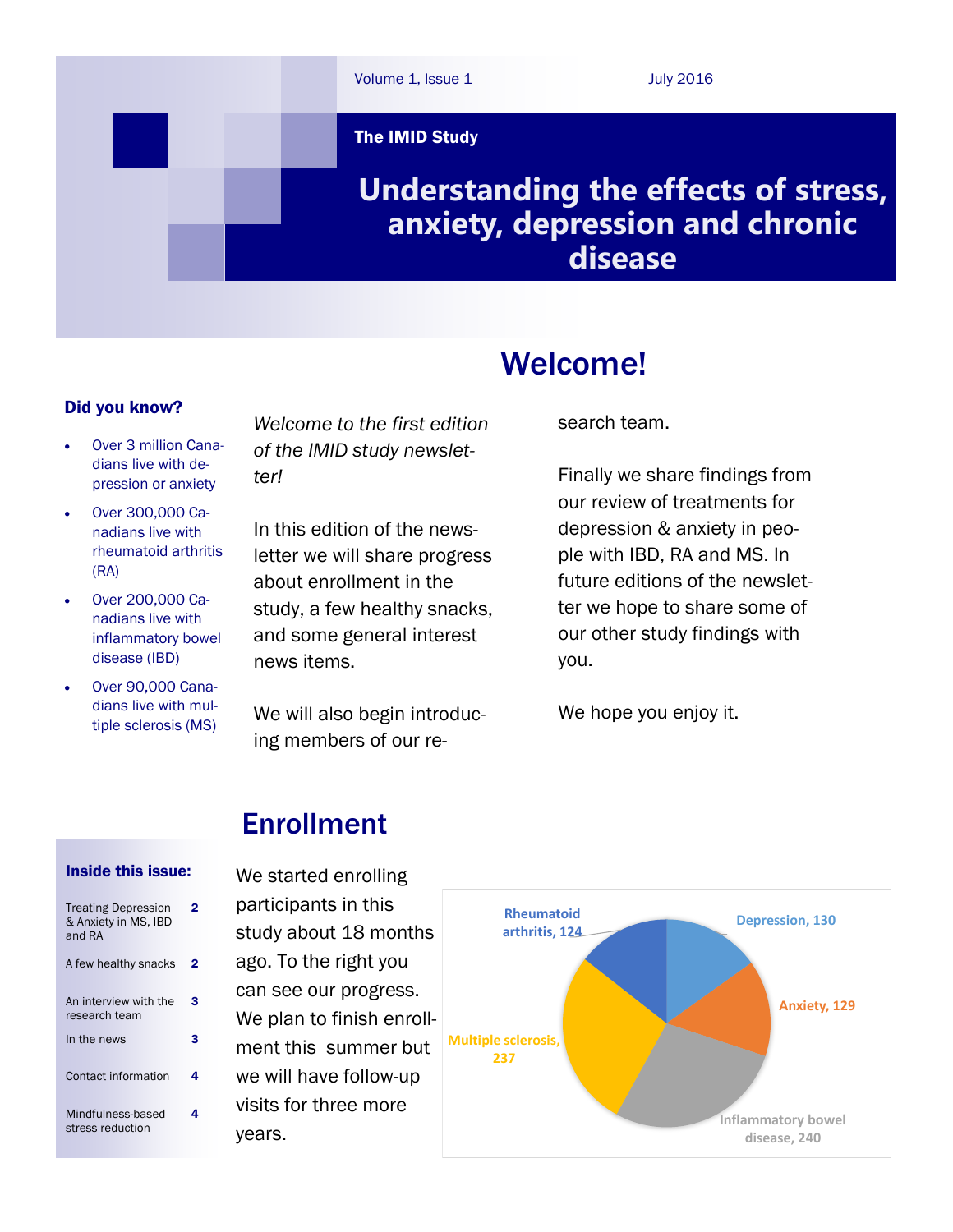## Treating Depression & Anxiety in People with IBD, MS & RA

One of the goals of our study was to review clinical trials of treatments for depression & anxiety in people with IBD, MS & RA.

#### *What is a clinical trial?*

A study that assigns people to different treatments at random Follows those people over time to see how well the treatment worked

### *What kinds of treatments were considered?*

(i) Psychotherapies E.g. cognitive-behavioral therapy, counselling (ii) Medications

### *How many studies did we find?*

21 in MS, 8 in RA & 1 in IBD 29 of the studies focused on depression

#### *What did they show?*

In MS : psychotherapy &

medications were effective for depression

In RA: medications were effective for depression. Only one study tested psychotherapy and it did not show a benefit. However, many of the studies were of poor quality.

In IBD: In 1 study medication was effective for anxiety.

Overall, we found few high quality studies of treatments for depression or anxiety.

*More clinical trials of treatments for depression & anxiety are needed in people with MS, IBD and RA. These would guide treatment recommendations for people with MS, IBD and RA.*

## A few healthy snacks

 ¾ cup plain or vanilla low fat yogurt with 1-2 Tbsp. fresh or frozen fruit mixed in. Try Greek yogurt for extra protein.

- 
- $\frac{1}{2}$  cup of vegetables with 1-2 Tbsp. hummus
	- 7 whole grain crackers with 1-2 Tbsp. homemade fruit salsa or 1 ounce canned light tuna packed in water
	- 1 piece of fruit and  $\frac{1}{4}$  cup nuts

 $\frac{1}{4}$  cup homemade or prepackaged trail mix. To make your own use dry high fibre cereal, dried fruit and unsalted nuts and seeds

By: Heather Johannson, Clinical Dietitian at MS Clinic at Winnipeg Health Sciences Center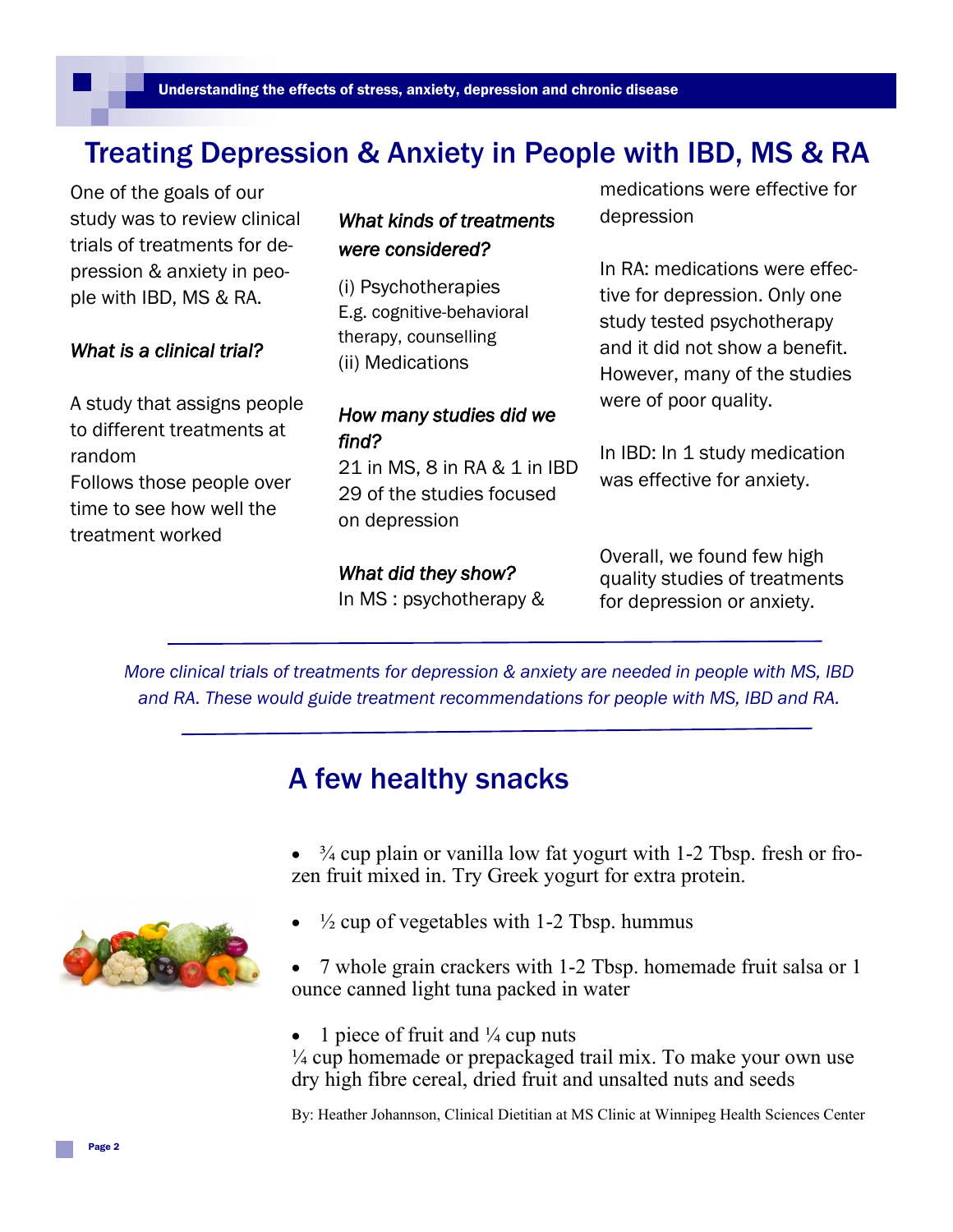## Meet the research team: Dr. Charles Bernstein

#### *Where are you from?*

...Winnipeg. I completed all of my medical training at the University of Manitoba except for 2 years of gastroenterology training at UCLA.

*What is your role in the IMID study?* 

## In the news

#### *Denmark*

In Denmark researchers reviewed records agnosis of major

# depression were quite variable. Some people no longer needed treatment after two years while others still needed

treatment after 10

years.

...I co-lead the study with Dr. Marrie.

### *What do you hope to learn from this study?*

...I want to understand how common depression and anxiety are in IBD and how this differs from MS and RA. I also

hope to develop knowledge tools that can help patients and health care providers best treat depression & anxiety.

### What other research are you involved in?

...My team has studied causes of IBD, and how risk factors for IBD may be shared with risk factors for other immune diseases.

A recent study in Taiwan

years, with anxiety disorders had a three-fold increased risk of diabetes as compared to young adults without anxiety.

reported that young adults, aged 18-39

*Taiwan* 



Charles Bernstein, MD Co-Principal Investigator

*In future studies I would like to explore how inflammation & gut bacteria may affect depression & anxiety - Charles Bernstein*

of 11,640 people diagnosed with depression. They found that outcomes after a di-

### More news

Dr. Marrie and colleagues recently found that at the time of MS diagnosis, 19.1% of people already had a diagnosis of depression.

A British study found that the use of a class of medications called "statins" which are used to treat high cholesterol reduced the risk of developing rheumatoid arthritis.

Dr. Bernstein and his team studied whether having been born via Caesarean section was risk factor for IBD. They found that it was *not* a risk factor.